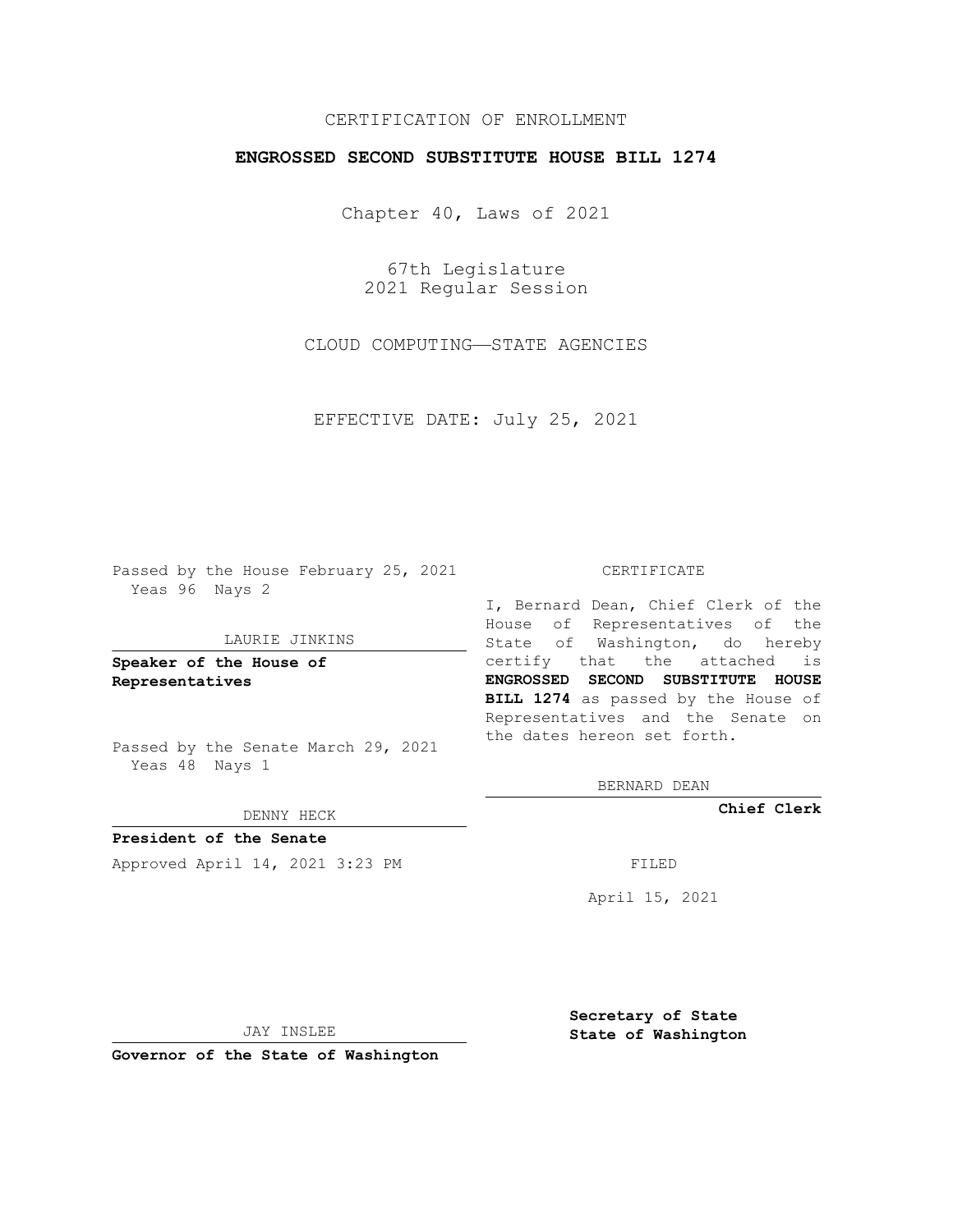### **ENGROSSED SECOND SUBSTITUTE HOUSE BILL 1274**

Passed Legislature - 2021 Regular Session

**State of Washington 67th Legislature 2021 Regular Session**

**By** House Appropriations (originally sponsored by Representatives Hackney, Stokesbary, Robertson, Bateman, Springer, Walen, Leavitt, Berg, and Slatter)

READ FIRST TIME 02/22/21.

 AN ACT Relating to cloud computing solutions; amending RCW 43.105.020 and 43.105.375; creating new sections; and providing an 3 expiration date.

BE IT ENACTED BY THE LEGISLATURE OF THE STATE OF WASHINGTON:

 NEW SECTION. **Sec. 1.** (1) The legislature finds that the advent of the COVID-19 pandemic has increased the needs of the people of Washington for state services. From unemployment benefits to information on the incidence of disease in the state, Washingtonians have increasingly turned to state government for vital services and information.

 (2) The legislature further finds that the state's information technology infrastructure is outdated and with insufficient capacity 13 to handle the increased demand and has, in many cases, not been adequate to enable the state to provide the needed services 15 effectively and efficiently.

 (3) Therefore, the legislature intends to migrate the state's information technology toward cloud services, which will deliver the capacity, security, resiliency, disaster recovery capability, and data analytics necessary to allow the state to provide Washingtonians the services they require during this pandemic and in the future.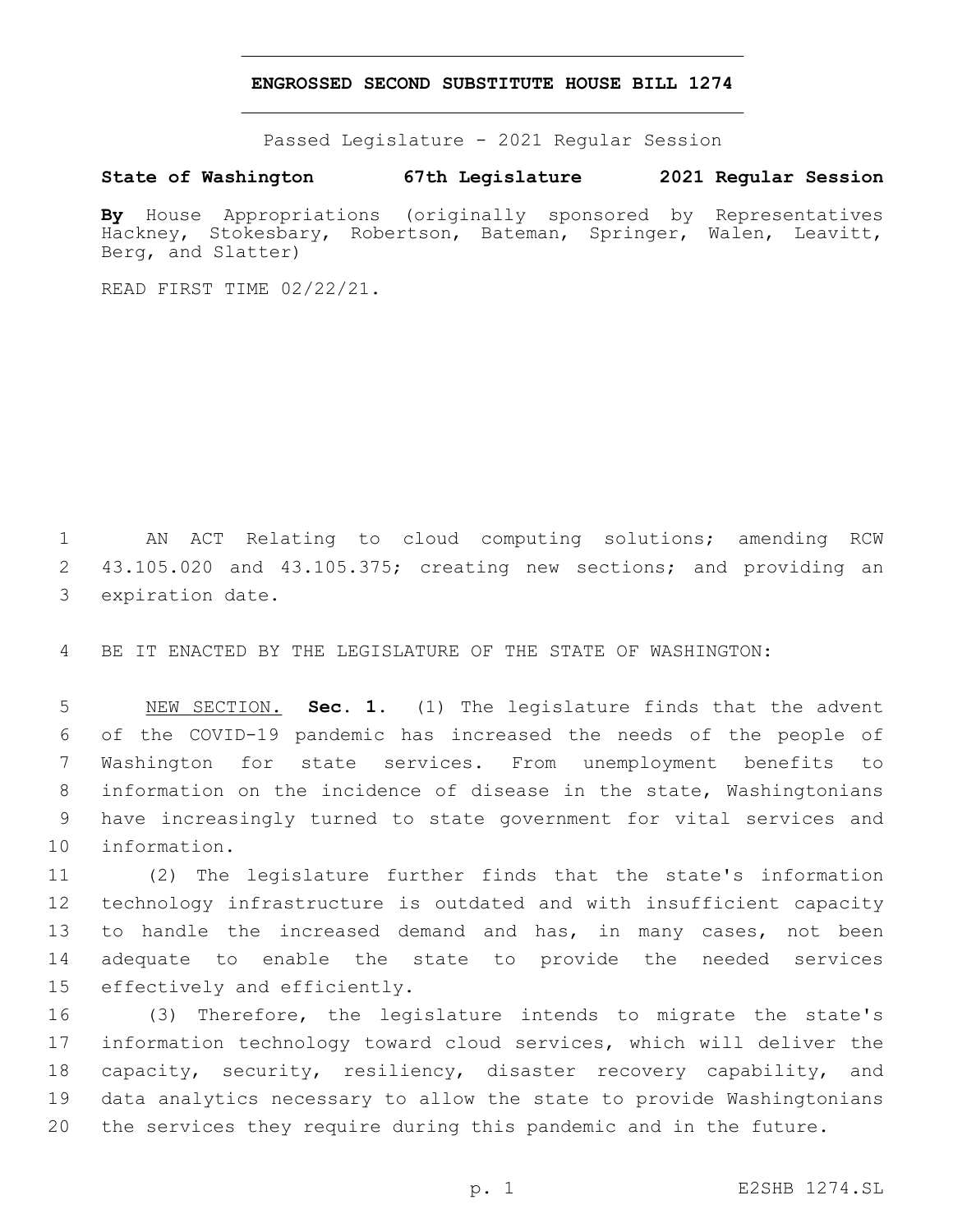1 **Sec. 2.** RCW 43.105.020 and 2017 c 92 s 2 are each amended to 2 read as follows:

3 The definitions in this section apply throughout this chapter 4 unless the context clearly requires otherwise.

5 (1) "Agency" means the consolidated technology services agency.

6 (2) "Board" means the technology services board.

 (3) "Cloud computing" has the same meaning as provided by the special publication 800-145 issued by the national institute of standards and technology of the United States department of commerce as of September 2011 or its successor publications.

11 (4) "Customer agencies" means all entities that purchase or use 12 information technology resources, telecommunications, or services 13 from the consolidated technology services agency.

14 (((4))) (5) "Director" means the state chief information officer, 15 who is the director of the consolidated technology services agency.

16 (((5)) (6) "Enterprise architecture" means an ongoing activity for translating business vision and strategy into effective enterprise change. It is a continuous activity. Enterprise architecture creates, communicates, and improves the key principles and models that describe the enterprise's future state and enable its 21 evolution.

 $((\langle 6 \rangle) )$  (7) "Equipment" means the machines, devices, and transmission facilities used in information processing, including but not limited to computers, terminals, telephones, wireless communications system facilities, cables, and any physical facility 26 necessary for the operation of such equipment.

27  $((+7+))$   $(8)$  "Information" includes, but is not limited to, data, 28 text, voice, and video.

29 (((8)) (9) "Information security" means the protection of 30 communication and information resources from unauthorized access, 31 use, disclosure, disruption, modification, or destruction in order 32 to:

33 (a) Prevent improper information modification or destruction;

34 (b) Preserve authorized restrictions on information access and 35 disclosure;

36 (c) Ensure timely and reliable access to and use of information; 37 and

38 (d) Maintain the confidentiality, integrity, and availability of 39 information.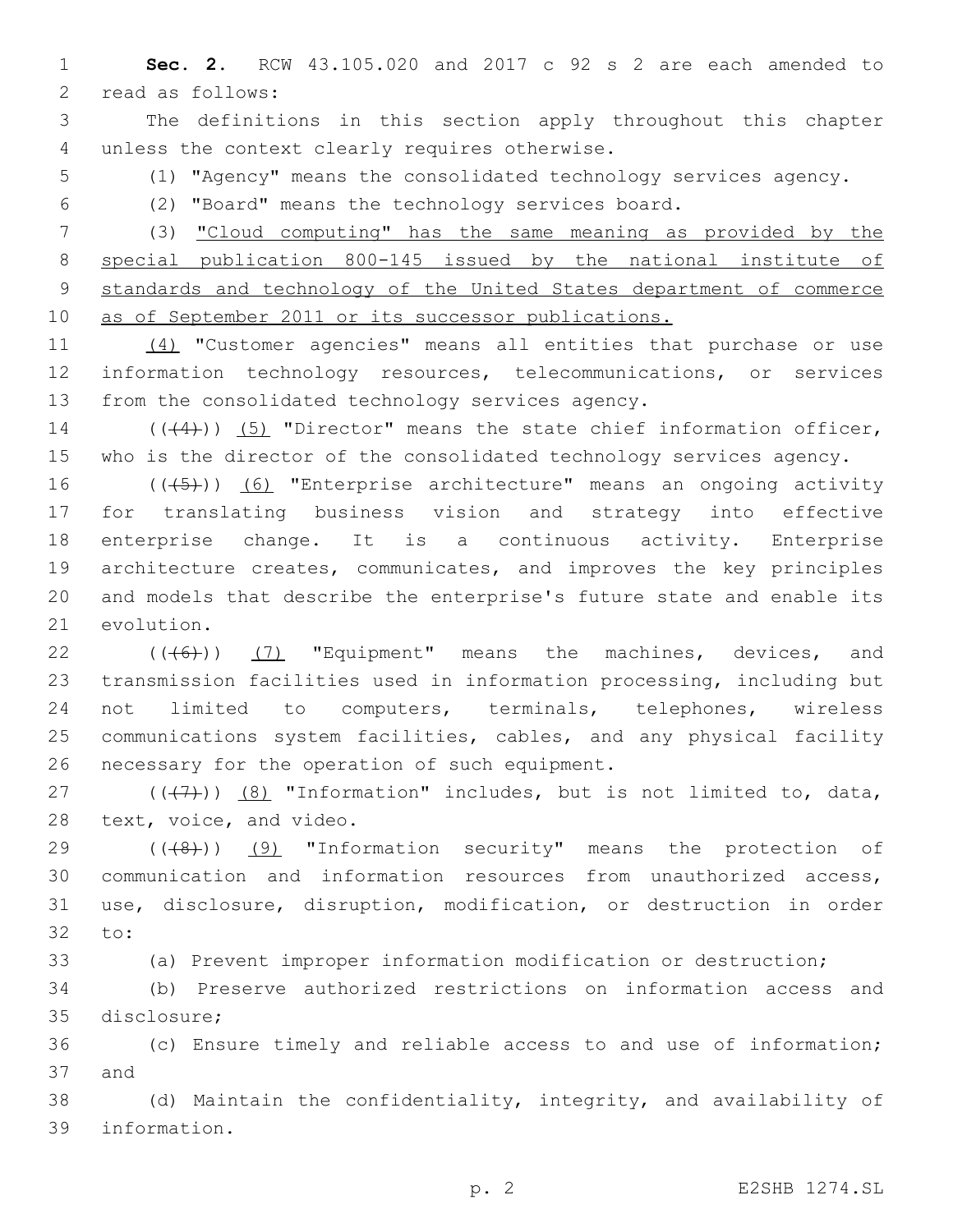1 (( $(49)$ )) (10) "Information technology" includes, but is not limited to, all electronic technology systems and services, automated information handling, system design and analysis, conversion of data, computer programming, information storage and retrieval, telecommunications, requisite system controls, simulation, electronic commerce, radio technologies, and all related interactions between 7 people and machines.

8 (( $(410)$ ) (11) "Information technology portfolio" or "portfolio" 9 means a strategic management process documenting relationships 10 between agency missions and information technology and 11 telecommunications investments.

12 (((41))) (12) "K-20 network" means the network established in RCW 13 43.41.391.

14 (((12))) (13) "Local governments" includes all municipal and 15 quasi-municipal corporations and political subdivisions, and all 16 agencies of such corporations and subdivisions authorized to contract 17 separately.

18 (( $(13)$ )) (14) "Office" means the office of the state chief 19 information officer within the consolidated technology services 20 agency.

21 (((414))) (15) "Oversight" means a process of comprehensive risk 22 analysis and management designed to ensure optimum use of information 23 technology resources and telecommunications.

24 (((15)) (16) "Proprietary software" means that software offered 25 for sale or license.

26 (((416))) (17) "Public agency" means any agency of this state or another state; any political subdivision or unit of local government of this state or another state including, but not limited to, municipal corporations, quasi-municipal corporations, special purpose districts, and local service districts; any public benefit nonprofit corporation; any agency of the United States; and any Indian tribe 32 recognized as such by the federal government.

33 (((417))) (18) "Public benefit nonprofit corporation" means a 34 public benefit nonprofit corporation as defined in RCW 24.03.005 that 35 is receiving local, state, or federal funds either directly or 36 through a public agency other than an Indian tribe or political 37 subdivision of another state.

38 (((18))) (19) "Public record" has the definitions in RCW 39 42.56.010 and chapter 40.14 RCW and includes legislative records and 40 court records that are available for public inspection.

p. 3 E2SHB 1274.SL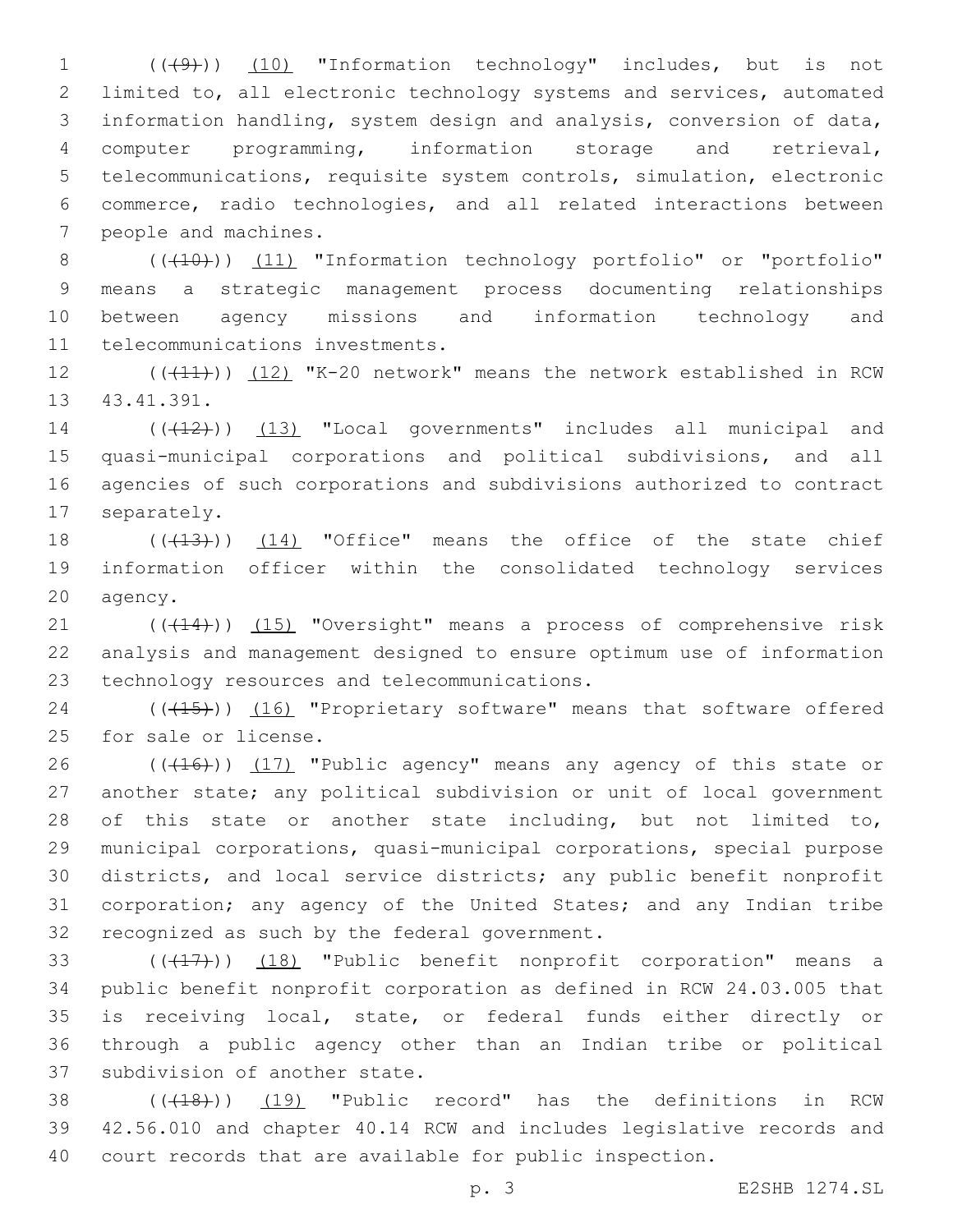1 (( $(19)$ )) (20) "Public safety" refers to any entity or services 2 that ensure the welfare and protection of the public.

 (((20))) (21) "Security incident" means an accidental or deliberative event that results in or constitutes an imminent threat of the unauthorized access, loss, disclosure, modification, disruption, or destruction of communication and information 7 resources.

8  $((+21+))$   $(22)$  "State agency" means every state office, 9 department, division, bureau, board, commission, or other state 10 agency, including offices headed by a statewide elected official.

11 (((22))) (23) "Telecommunications" includes, but is not limited 12 to, wireless or wired systems for transport of voice, video, and data 13 communications, network systems, requisite facilities, equipment, 14 system controls, simulation, electronic commerce, and all related 15 interactions between people and machines.

16 (( $(23)$ )) (24) "Utility-based infrastructure services" includes 17 personal computer and portable device support, servers and server 18 administration, security administration, network administration, 19 telephony, email, and other information technology services commonly 20 used by state agencies.

21 **Sec. 3.** RCW 43.105.375 and 2015 3rd sp.s. c 1 s 219 are each 22 amended to read as follows:

23 (1) Except as provided by subsection (2) of this section, state 24 agencies shall locate all existing and new ((servers)) information or 25 telecommunications investments in the state data center or within 26 third-party, commercial cloud computing services.

27 (2) State agencies with a service requirement that ((requires 28 servers to be located outside the state data center)) precludes them 29 from complying with subsection (1) of this section must receive a 30 waiver from the office. Waivers must be based upon written 31 justification from the requesting state agency citing specific 32 service or performance requirements for locating servers outside the 33 state's common platform.

34 (3) ((The office, in consultation with the office of financial 35 management, shall continue to develop the business plan and migration 36 schedule for moving all state agencies into the state data center.

 $(4)$ )) The legislature and the judiciary, which are 38 constitutionally recognized as separate branches of government, may 39 enter into an interagency agreement with the office to migrate its

p. 4 E2SHB 1274.SL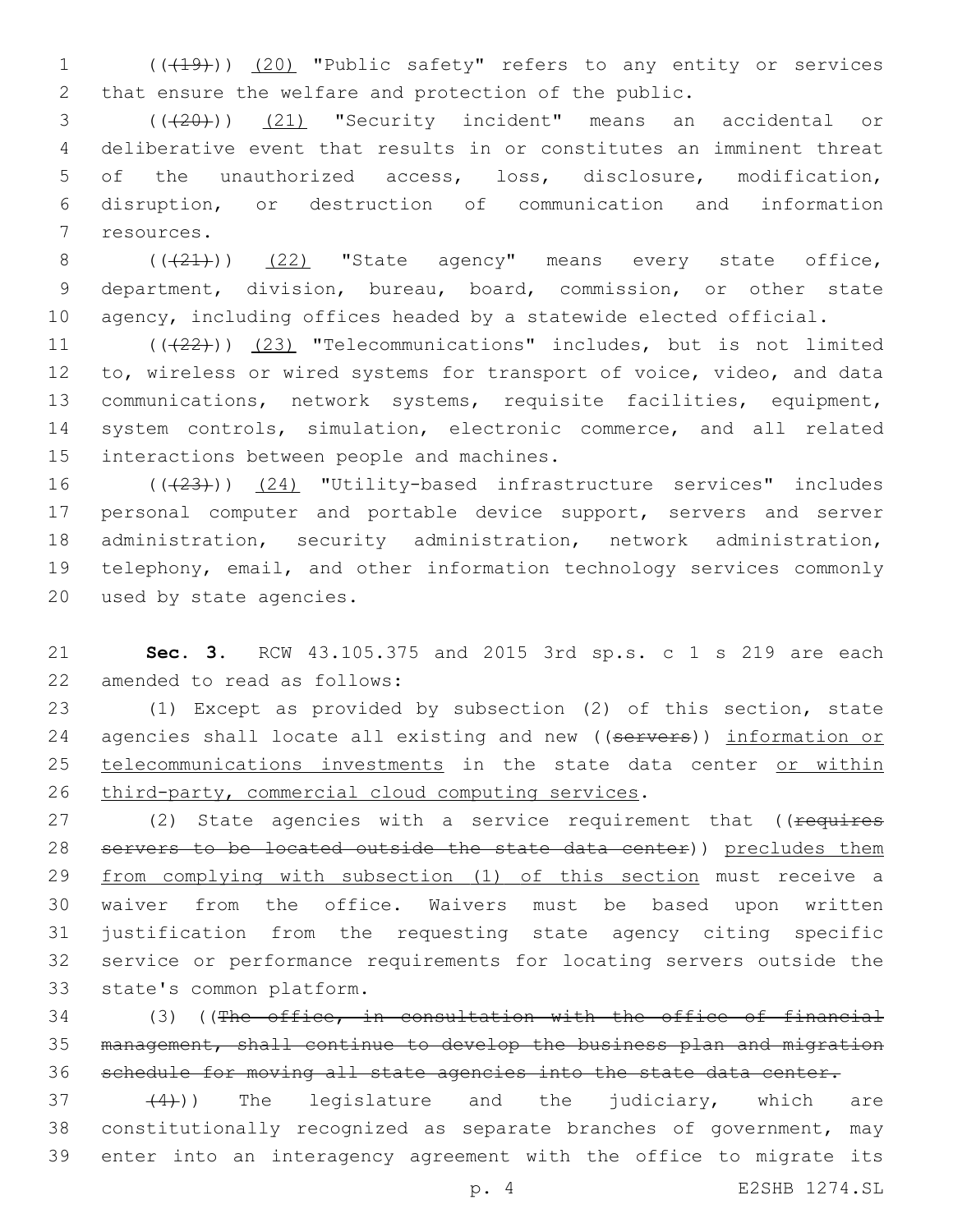1 servers into the state data center or third-party, commercial cloud 2 computing services.

3 (5) This section does not apply to institutions of higher 4 education.

5 NEW SECTION. **Sec. 4.** (1)(a) A task force on cloud transition is 6 established, with members as provided in this subsection.

(i) The state chief information officer;

8 (ii) The state chief information security officer; and

9 (iii) The governor shall appoint:

10 (A) Two representatives from the represented employees' 11 bargaining unit for state employees;

12 (B) One representative from a company providing third-party cloud 13 computing services;

14 (C) One representative from a trade association representing 15 cloud computing providers; and

16 (D) One member from the state board for community and technical colleges.17

18 (b) The task force shall be chaired by the state chief 19 information officer, who shall convene the initial meeting.

20 (2) The task force shall review the following issues:

21 (a) The impacts on labor of transitioning to third-party cloud 22 computing services;

23 (b) The retraining needs that the existing workforce may require 24 to maintain employment in the information technology sector and 25 deliver cloud computing services effectively within state government;  $26$  and

27 (c) The optimal method for delivering such training.

28 (3) Staff support for the task force, including administration of 29 task force meetings, must be provided by the office of the chief 30 information officer.

 (4) Members of the task force are not entitled to be reimbursed for travel expenses if they are elected officials or are participating on behalf of an employer, governmental entity, or other organization. Any reimbursement for other members is subject to 35 chapter 43.03 RCW.

36 (5) The task force shall report its findings and recommendations 37 to the governor and the appropriate committees of the legislature by 38 November 30, 2021.

39 (6) This section expires December 31, 2021.